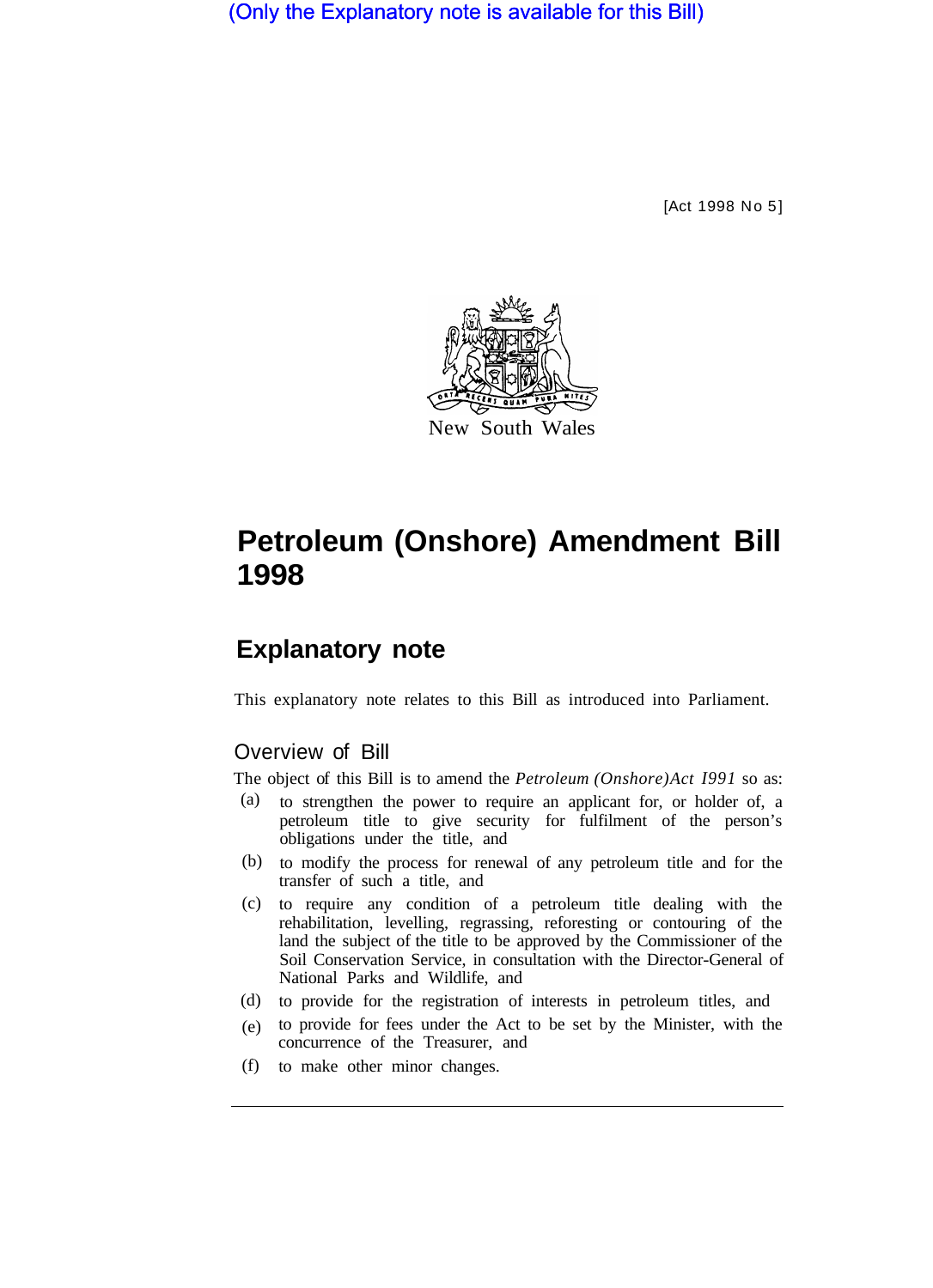Explanatory note

# Outline of provisions

**Clause 1** sets out the name (also called the short title) of the proposed Act.

**Clause 2** provides for the commencement of the proposed Act on a day or days to be appointed by proclamation.

**Clause 3** is a formal provision giving effect to the amendments to the *Petroleum (Onshore) Act I991* set out in Schedule 1.

**Clause 4** is a formal provision giving effect to the amendments to the Acts set out in Schedule 2.

#### **Schedule 1 Amendment of Petroleum (Onshore) Act 1991**

#### **Security for the fulfilment of certain obligations**

At present, section 16 of the Act empowers the Minister to require an applicant for a petroleum title to give security for the fulfilment of the applicant's obligations under the title. This can only be done before granting the approval.

**Schedule 1 [3]** repeals and re-enacts section 16. Under the new section, the Minister may require an applicant to give such security or may impose a condition requiring such security on an existing petroleum title. The Minister also has power to vary any such condition. The section requires a person who gives such security to maintain it for the duration of the title (subject to any variation by the Minister). Proposed section 16A deals with the forfeiture of any such security.

#### **Renewal of title**

Section 19 of the Act deals with the renewal of a petroleum title.

**Schedule 1 [5]** amends that section so as to restate the period during which an existing licence may be renewed. An application for renewal of a special prospecting authority or exploration licence must be made within the second last month of the authority or licence. An application for renewal of any other petroleum title must be made during the 4 years before the last year of the term of the title (unless it only has a term of a year or less, in which case the application may be made in the second last month).

**Schedule 1 [4]** makes a consequential amendment.

**Schedule 1 [6]** makes it clear that when a person makes an application for renewal of a title, the Minister may approve or refuse the application.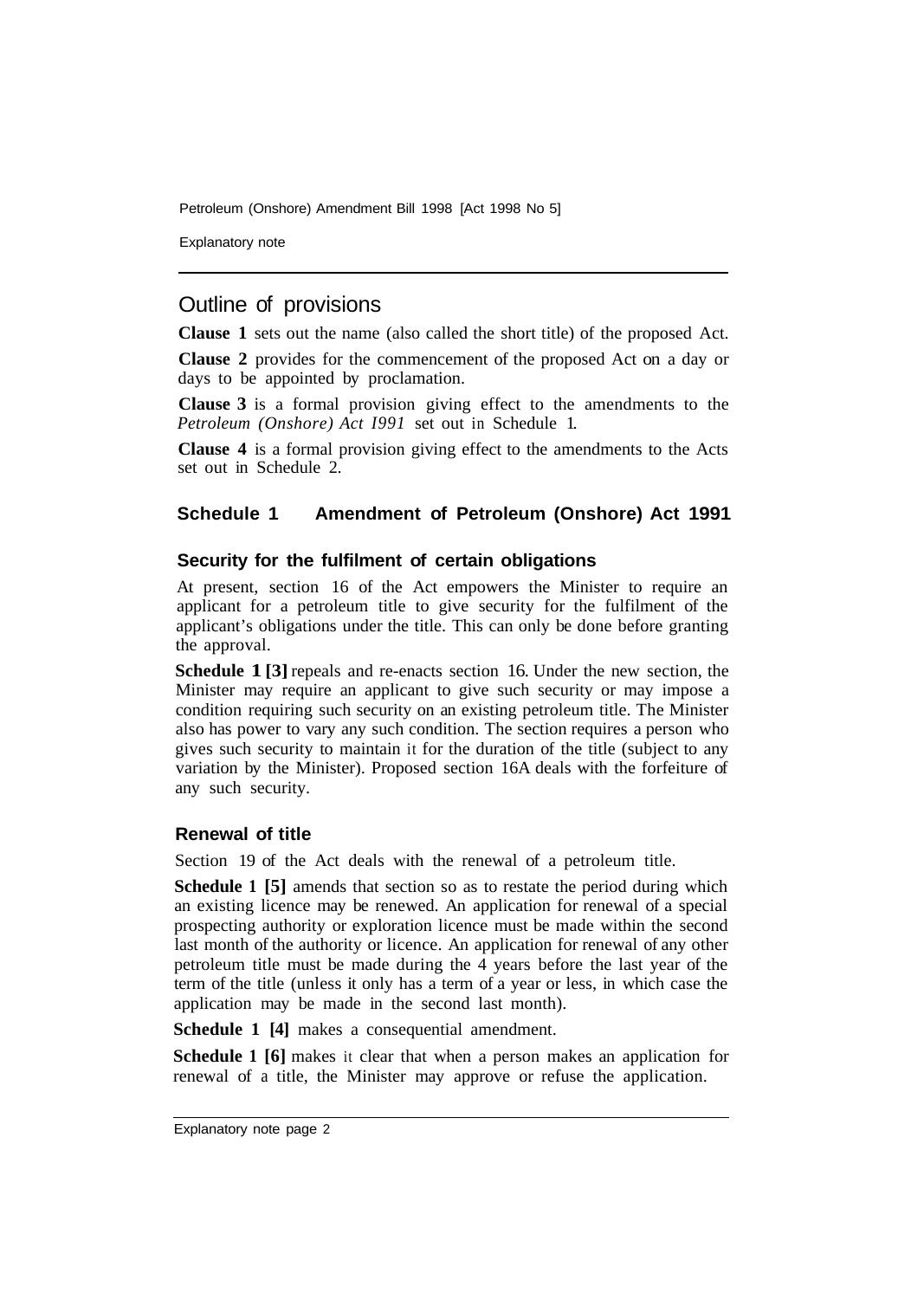Explanatory note

#### **Rehabilitation**

Section 76 of the Act deals with the rehabilitation of areas damaged by operations conducted under the Act. The section provides for the imposition of conditions relating to the rehabilitation, levelling, regrassing, reforesting or contouring of any part of the land that has been damaged or adversely affected by the operations.

**Schedule 1 [12]** inserts proposed section 76 (4) which requires the Minister to seek the approval of the Commissioner of the Soil Conservation Service to any such conditions. The Minister is also required to consult the Director-General of National Parks and Wildlife in respect of such conditions.

**Schedule 1 [9]** provides for the section to apply to petroleum titles rather than production leases. **Schedule 1[10]**makes a consequential amendment.

**Schedule 1 [11]** corrects a cross-reference.

#### **Transfers of title**

At present, section 96 of the Act deals with the making of applications for the transfer of a petroleum title and with the handling of such applications.

**Schedule 1 [15]** repeals and re-enacts that section. The replacement section 96 provides a more detailed procedure for the making of an application for the transfer of a petroleum title and for the handling of an application for such a transfer. Proposed section 96A provides for the registration of such a transfer. Proposed section 96B provides for the lodgment of a caveat directing the Director-General not to register any transfer otherwise than in accordance with the provisions of the caveat.

#### **Registration of interests**

At present, section 97 of the Act allows for the registration of dealings under the Act. An instrument affecting any petroleum title may be lodged with the Director-General of the Department of Mineral Resources for registration.

**Schedule 1 [16]** repeals and re-enacts that section. The new section provides for the registration of any legal and equitable interest in any petroleum title. The effect of registration is that the relevant interest has priority over any interest that is not registered or that is subsequently registered.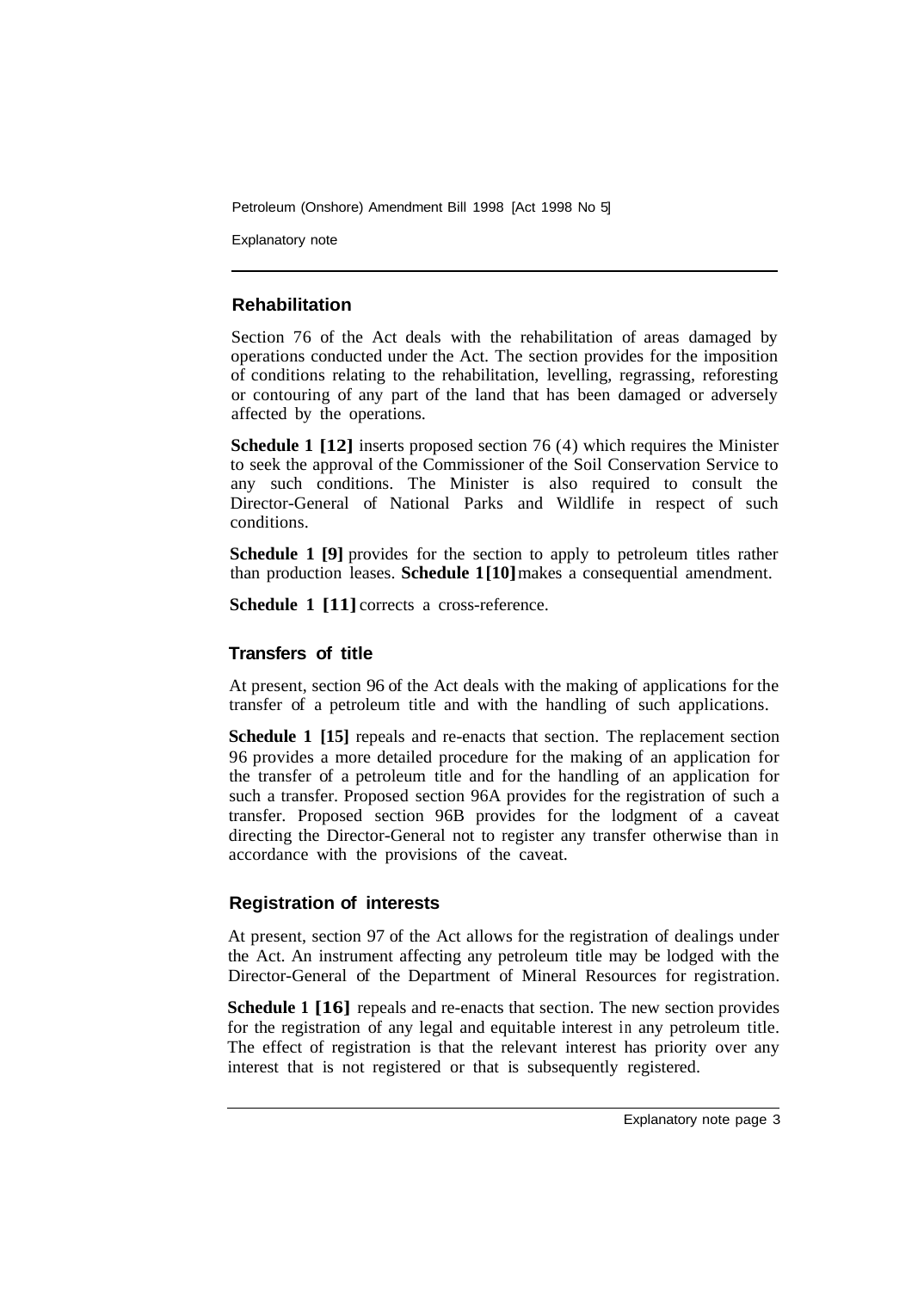Explanatory note

#### **Compensation**

Part 11 of the Act imposes a liability on the holder of a petroleum title, or a person to whom an easement or right of way has been granted under the Act, to compensate every person who has any estate or interest in any land that is (or is likely to be) injured by the operations or conduct of the person who holds the petroleum title, easement or right of way.

Section 109 (1) of the Act sets out how that compensation is to be assessed, and includes in that assessment loss caused by damage to the surface of the land, by deprivation of the possession or use of the surface of the land and "all consequential damage".

**Schedule 1 [17]** narrows that last category of damage. The relevant category of damage will be damage consequential on any of the matters listed in section  $109$  (1) (a)–(e) of the Act.

#### **Fees**

At present, fees payable under the *Petroleum (Onshore) Act 1991* are prescribed by the regulations.

**Schedule 1 [22]** provides for the Minister, with the concurrence of the Treasurer, to determine lodgment fees and petroleum title fees, and other fees payable under the Act.

**Schedule 1 [21]** amends the regulation-making power accordingly.

**Schedule 1 [l], [2], [7], [13], [18], [19]** and **[20]** make consequential amendments.

#### **Other amendments**

**Schedule 1 [8]** repeals and re-enacts section 70 (which deals with the exercise of rights conferred by a petroleum title on land in exempted areas). The replacement section is in similar terms to section 30 of the *Mining Act 1992.* 

**Schedule 1 [14]** repeals and re-enacts section 95 which sets out the Director-General's obligation to keep a record of every petroleum title granted. The revised provision requires all such records to be made available for public inspection at no cost. The replacement section is in similar terms to section 159 of the *Mining Act 1992.*